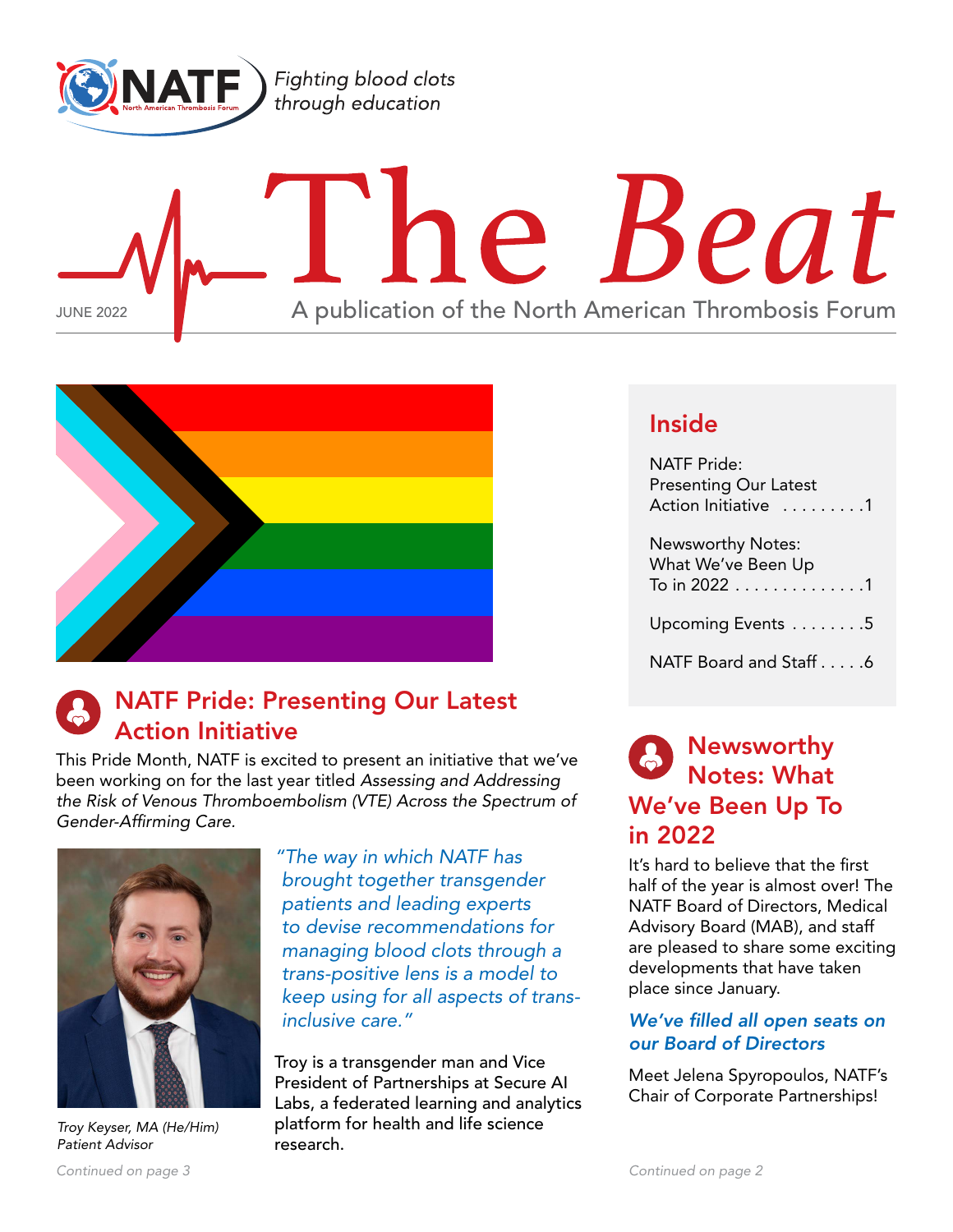<span id="page-1-0"></span>



Jelena will help NATF identify new opportunities and build relationships with industry sponsors, foundations, and other potential funders.

Jelena obtained her PhD in Molecular Genetics at the Albert Einstein College of Medicine in New York City and has more than 15 years of experience in the medical education industry. Jelena began her career as a medical writer, focusing on scientific publications in the areas of cancer, anticoagulation, and heart disease. She has since overseen scientific communications for several areas of medicine while maintaining a focus in anticoagulation management. Jelena currently works at Medscape Education Global and leads the team responsible for new business development.

LEFT: *Jelena Spyropoulos, PhD*

## We hired a summer intern

NATF is thrilled to welcome Trinie Tang to our team for the summer. Trinie is a 5th-year pharmacy student at the Massachusetts College of Pharmacy and Health Sciences and is also an Inpatient Pharmacy Intern at Brigham and Women's Hospital. During her time at NATF, she'll be helping us revamp several of our key patient resources on anticoagulation. We're excited to have her on board!

RIGHT: *Trinie Tang*





# *We had our first in-person meeting in more than two years*

In April, the NATF staff, Board of Directors, and MAB came together in person for the first time since the pandemic began. We spent two productive days together discussing strategic plans and educational priorities for the next 3-10 years. It was wonderful to collaborate and brainstorm face to face!

LEFT: *NATF rocking our compression socks! From left to right: Allen Taylor, MD; Alex Spyropoulos, MD; Jennifer Ballard-Hernandez, DNP; Tara Lech, PharmD; Margaret Fang, MD, MPH; Jelena Spyropoulos, PhD; Aviva Schwartz, MA; Megan Piper, MBA; Kathryn Mikkelsen, MBA; Umberto Campia, MD, MS; John Fanikos, RPh, MBA; Aaron Aday, MD, MS; Joelle Hochman, RRT; Brenda Shisslak; and Maggie Newberg.*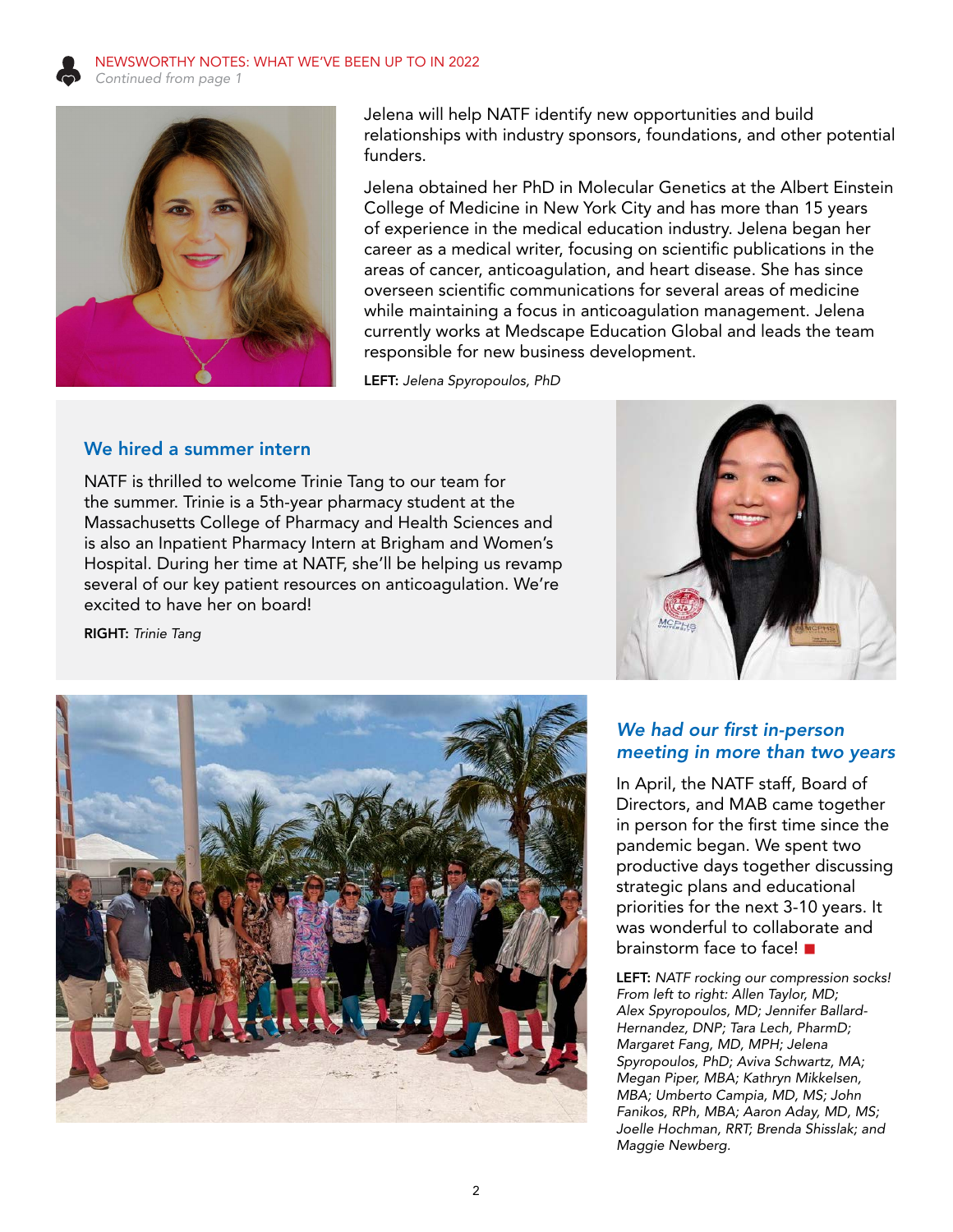<span id="page-2-1"></span><span id="page-2-0"></span>

More than 1 million adults in the U.S. identify as transgender, meaning that they have a gender identity that's different from their sex assigned at birth. Some transgender individuals pursue medical treatment to align their **gender identity** with their bodily characteristics; these treatments may include gender-affirming hormone therapy (GAHT) or gender-affirming surgery (GAS). You may also hear the term gender-affirming care, which is an umbrella term that includes GAHT and GAS.

GAHT involves the use of hormones to develop identity-aligning characteristics like facial hair or a change in vocal tone. GAS refers to surgical procedures to also align a person's internal self and their body; for example, chest or "top" surgery may involve the addition or removal of a person's chest tissue.

*"Our hope is that we can help clinicians across the country provide better care to folks in the trans community. We're also hopeful that our work will result in guidance for trans people all across the country to help them understand what their blood clot risk may be and how they might be able to navigate a conversation with their own clinician about gender-affirming care."*



*Robert Goldstein, MD, PhD (He/Him) Project Leader*

## GLOSSARY

| <b>Cisgender</b>                                     | A person whose gender<br>identity aligns with their sex<br>assigned at birth                                                                                                             |
|------------------------------------------------------|------------------------------------------------------------------------------------------------------------------------------------------------------------------------------------------|
| <b>Gender-affirming</b><br>hormone therapy<br>(GAHT) | Hormonal therapy that<br>aims to align one's gender<br>identity with their physical<br>characteristics and attributes                                                                    |
| <b>Gender-affirming</b><br>surgery (GAS)             | Surgical procedures that<br>change sex characteristics<br>to affirm a person's gender<br>identity                                                                                        |
| <b>Gender identity</b>                               | A person's internal sense of<br>their gender                                                                                                                                             |
| Sex                                                  | Sex (male or female) is<br>assigned at birth and typically<br>determined by the appearance<br>of external genitalia                                                                      |
| <b>Intersex</b>                                      | A term used to refer to<br>situations in which a person<br>is born with reproductive<br>or sexual anatomy that<br>doesn't align with the typical<br>definitions of female or male<br>sex |
| <b>Transgender</b><br>man                            | A man who was assigned<br>female at birth                                                                                                                                                |
| <b>Transgender</b><br>woman                          | A woman who was assigned<br>male at birth                                                                                                                                                |
| Adapted from Swe NC et al Metabol Open 2022          |                                                                                                                                                                                          |

*Adapted from* [Swe NC, et al. Metabol Open. 2022](https://pubmed.ncbi.nlm.nih.gov/35282421/) and the **[It Gets Better Project LGBTQ+ Glossary](https://itgetsbetter.org/glossary/)** 

Research shows that gender-affirming care improves mental health and quality of life in transgender people. The inverse is also true: withholding genderaffirming care may cause significantly negative impacts on transgender individuals. But as with all medical therapies and surgeries, gender-affirming

*[Continued on page 4](#page-3-0)*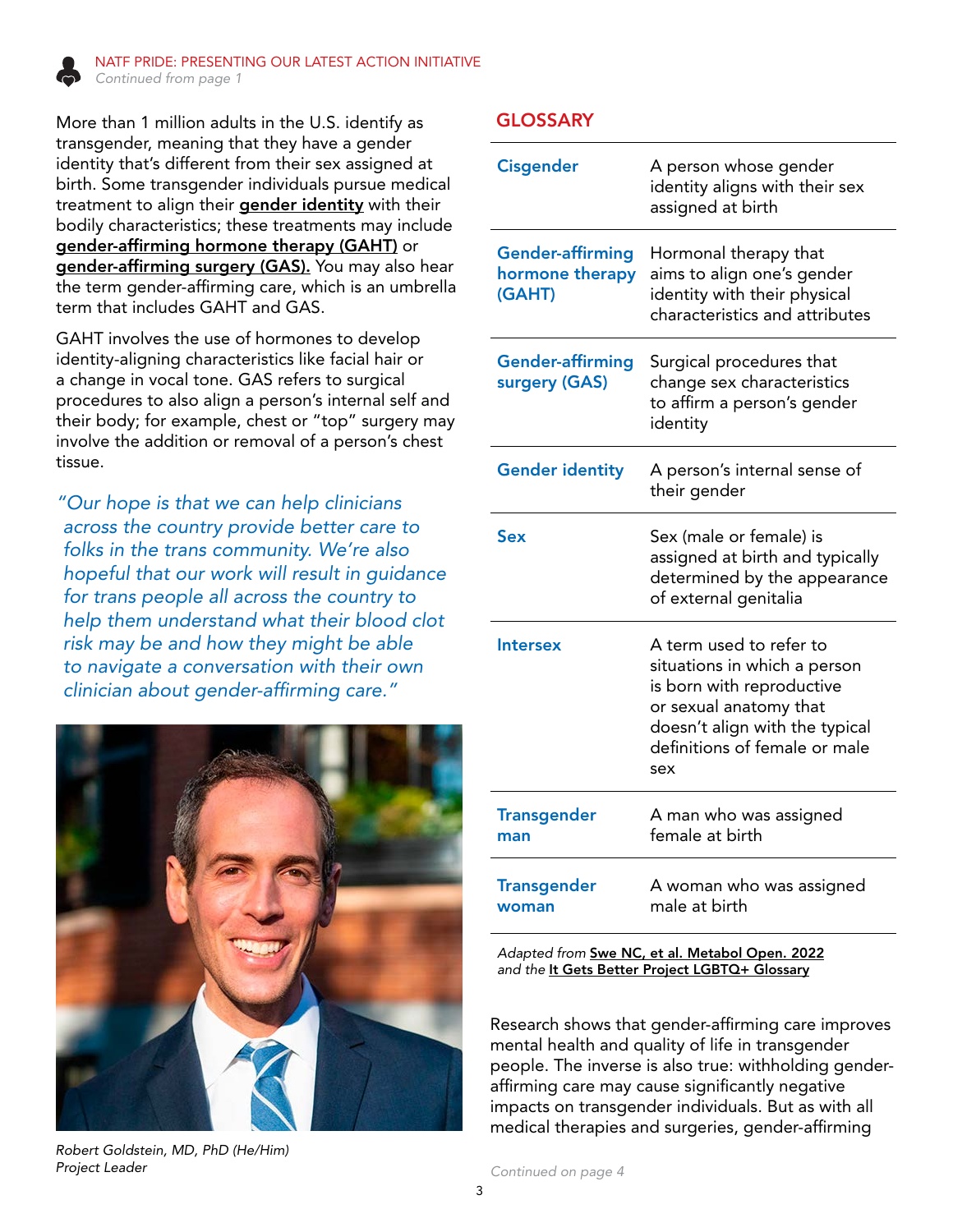<span id="page-3-0"></span>

care is not without some risk – and the risk for blood clots is important to consider in a patient's care plan.

Both hormone therapy and surgery are established risk factors for deep vein thrombosis (DVT) and pulmonary embolism (PE). Estrogen is known to raise the risk of blood clots, and several studies have shown an increased risk for blood clots in transgender women using oral estrogen for GAHT. Surgery itself—and the days to weeks following an operation—are considered high-risk periods for the development of blood clots in all patients.

However, most of the evidence we have about blood clot risk is based on studies of cisgender people; that is, people whose gender identity corresponds with their sex assigned at birth. To date, there haven't been any clinical trials done to explore the risk for DVT or PE in the transgender population.

"All too often the medical treatment of transgender patients, specifically relating to blood clots, is based on limited data. Without a set of best practices to draw from, the transgender community can't get optimal care," explains Diva Martinez, a Patient Advisor for the initiative.

"These limited data and lack of consensus on best practices can also lead to clinicians withholding gender-affirming care or requiring transgender patients to stop their hormone therapy for surgeries unnecessarily – a very traumatizing experience for a population already at a higher suicide risk," says Troy Keyser, another Patient Advisor for the initiative.

Dr. Robbie Goldstein, an expert in LGBTQ health and former Medical Director of the Transgender Health Program at Massachusetts General Hospital, agrees. "When patients come in looking to start GAHT, we have a conversation about the risks and the benefits of hormone therapy. When we talk specifically about estrogen therapy, I mention that there's a theoretical risk of blood clots. We don't know the exact risk associated with each type of estrogen that we prescribe to our patients, and we don't know if there's a risk for testosterone hormone therapy. That is to say that we don't have a lot of 'gold-standard' evidence to understand exactly what is happening in the trans population as far as blood clot risk – but we do have a tremendous amount of clinical experience."

*"Research on blood clot risk must continue to enhance and improve the standards of care used to treat the transgender community. It is only through this vital research and the discoveries made from it that clinicians will be able deliver optimal care to our community."*

Diva is a transgender woman and is currently the Director of Clinical Operations and Development at Alnylam Pharmaceuticals.



*Diva Martinez (She/Her) Patient Advisor*

Under Dr. Goldstein's guidance, NATF has brought together clinicians, researchers, and transgender patients from across the country to develop recommendations on managing blood clot risk in transgender individuals. The initiative is currently being peer reviewed.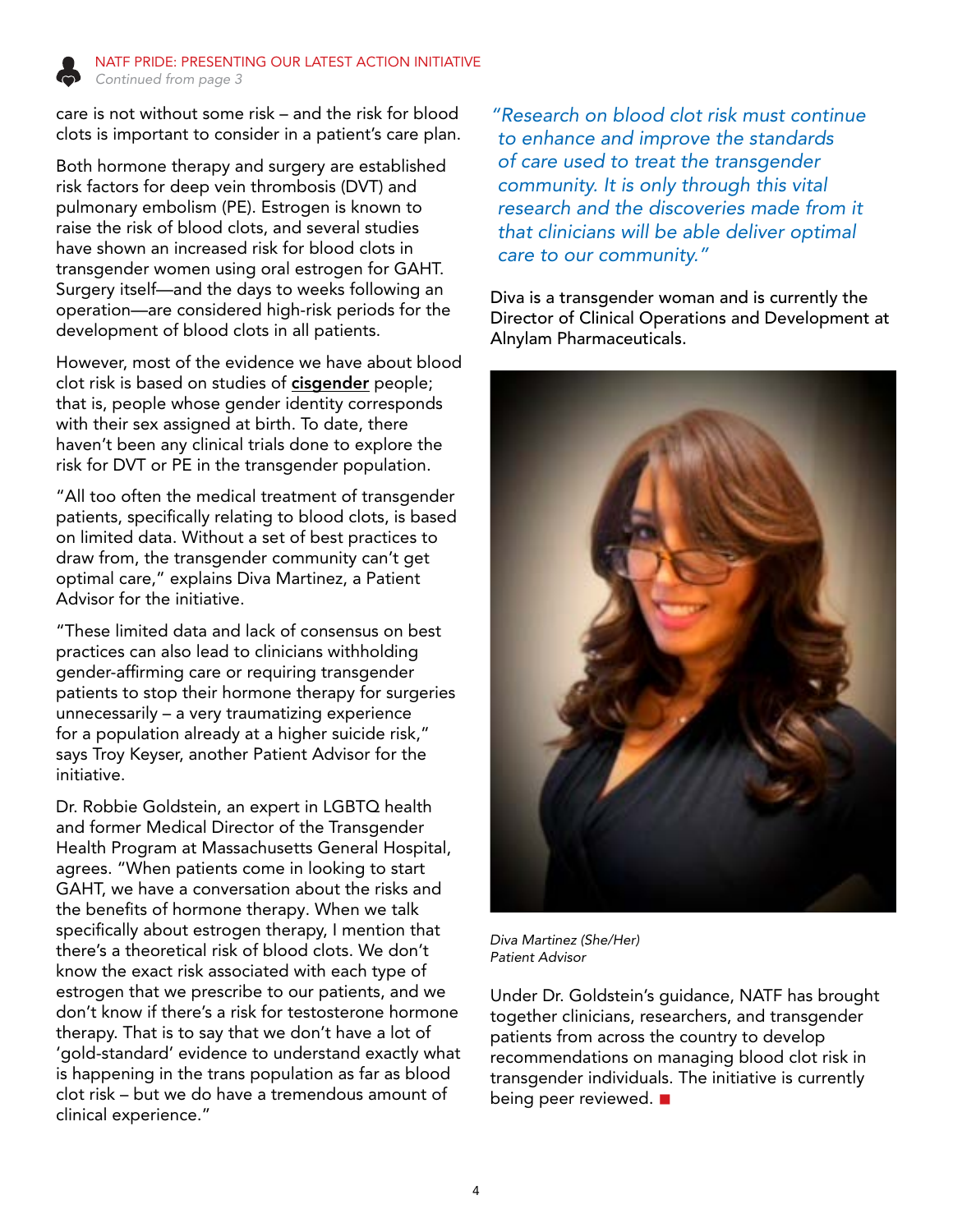# <span id="page-4-0"></span>**AS ■ Upcoming Patient Events**



# [CTEPH and You: A Webinar Series](https://thrombosis.org/patients/cteph-and-you/)

Chronic Thromboembolic Pulmonary Hypertension (CTEPH) is a rare condition that can occur in patients who've had a pulmonary embolism (PE). While CTEPH can be lifethreatening, it is curable. Our June webinar will focus on CTEPH treatment. To learn more, visit [thrombosis.org/cteph-and-you](https://thrombosis.org/patients/cteph-and-you/)

#### June 14, 2022





# [Support Groups for Newly Diagnosed](https://thrombosis.org/patients/support-group/)  **[Patients](https://thrombosis.org/patients/support-group/)**

*Hosted by Joelle Hochman, RRT, Chair of Patient Engagement and Education* 

We're pleased to offer a virtual support group specifically for patients who've recently had a blood clot.\*

#### June 16, 2022

*We will not be hosting support groups in July and August. They will resume in September!*

\*This group is primarily geared towards patients who've had a blood clot in the past 12 months, but participants at any stage of diagnosis are welcome! If you're a longtime reader of *The Beat,* please help us spread the word about this support group! More information can be found on our [website.](https://thrombosis.org/patients/support-group/)

# Save the Date!

## Optimizing Health after a Cardiovascular Event: An Evening with the Experts

Have you or a loved one recently had a heart attack, stroke, blood clot, or other heart-related event? Join us as we welcome a panel of experts to discuss what you can do to prevent a second event and to answer your questions about topics such as cholesterol, nutrition, and exercise.

October 6, 2022 5:30-9:00 PM Fairmont Copley Plaza Hotel, Boston, MA

To register for these virtual meetings, please visit [Patient Events](https://thrombosis.org/events/category/patients/) on our website.